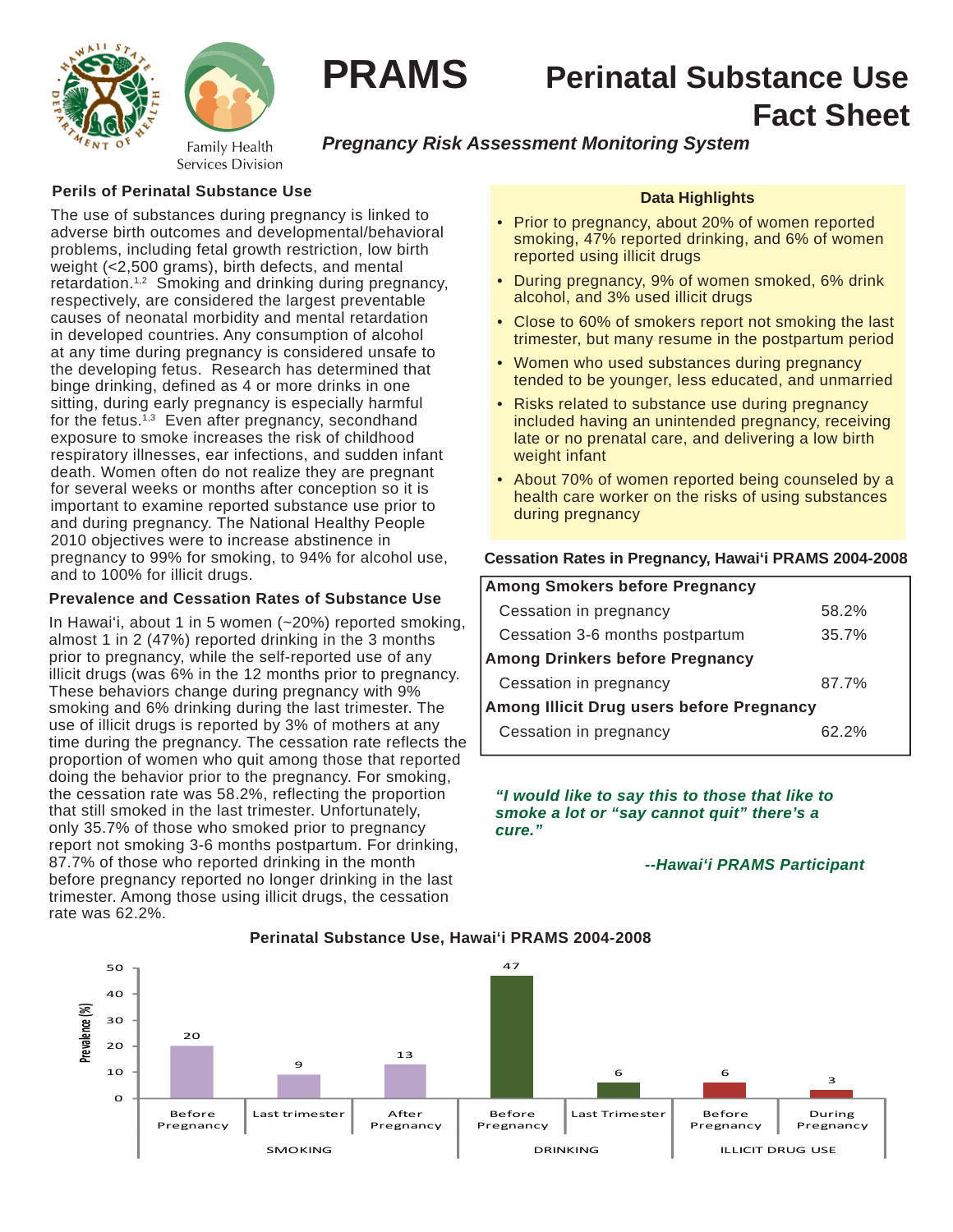*"I think there should be more information made available to pregnant mothers about the dangers of smoking during pregnancy. I don't think this information is as available to younger mothers as it was to me growing up."* 

#### *--Hawai'i PRAMS Participant*

#### **Perinatal Risks and Counseling Related to Substance Use**

Women who reported drinking in the last trimester of pregnancy were more likely to have an infant born of low birth weight compared to those who did not drink in the last trimester. Women who smoked in the last trimester were more likely to have experienced an unintended pregnancy, receive late or no prenatal care, deliver a low birth weight infant, and never breastfed, compared to those who did not smoke in the last trimester. Women who used illicit drugs during the pregnancy were more likely to have experienced an unintended pregnancy, receive late or no prenatal care, deliver a low birth weight infant, and never breastfed compared to those who did not report using illicit drugs during the pregnancy.

Overall, about 70% of women reported being counseled by a health care provider on the dangers of drinking, smoking, and using illicit drugs during pregnancy. Counseling on the effect of alcohol use among those who reported drinking during pregnancy was similar compared to those that did not drink during pregnancy. Counseling on the effects of smoking was higher in those that smoked in the last trimester compared to those that did not smoke. Counseling on drug use was higher among those who used illicit drugs during pregnancy compared to those that did not. Thus, it is reassuring that women who smoked or used illicit drugs received greater counseling on the impact that their substance could have, but it is still concerning that counseling on the dangers of substance use was not uniformly reported by all groups regardless of self-reported substance use.

#### **Prenatal Counseling on Substance Use, Hawai'i PRAMS 2004-2008**

| <b>Counseled on Drinking</b>  |       |
|-------------------------------|-------|
| Drinking Last Trimester       | 71.0% |
| No Drinking                   | 72.9% |
| <b>Counseled on Smoking</b>   |       |
| <b>Smoking Last Trimester</b> | 91.2% |
| Non-Smoker                    | 70.9% |
| <b>Counseled on Drug Use</b>  |       |
| Drug Use During Pregnancy     | 71.4% |
| No Drug Use                   | 66.8% |

*"Doctors need to advise pregnant women about the dangers of drinking alcohol, using drugs, and smoking. With the huge drug problem in Hawai'i every doctor should make it a point to still advise about the dangers to babies."*

#### *--Hawai'i PRAMS Participant*

#### **Maternal Characteristics Related to Perinatal Substance Use**

Women more likely to drink in the last trimester of pregnancy were White, Korean, under 35 years of age, less educated, unmarried, and were Medicaid/QUEST insured prior to pregnancy. Women more likely to smoke in the last trimester were Samoan, Hawaiian, younger than 25 years of age, had not graduated high school, were unmarried, of higher parity, and were Medicaid/QUEST insured or had no insurance prior to pregnancy. Drug use during pregnancy was more common among women who were Black, Hawaiian, younger than 25 years of age, had not graduated high school, were not married, were Medicaid/QUEST insured or had no insurance prior to pregnancy, and lived in Kauai, Hawai'i or Maui County.



### **Perinatal Risks Related to Substance Use, Hawai'i PRAMS 2004-2008**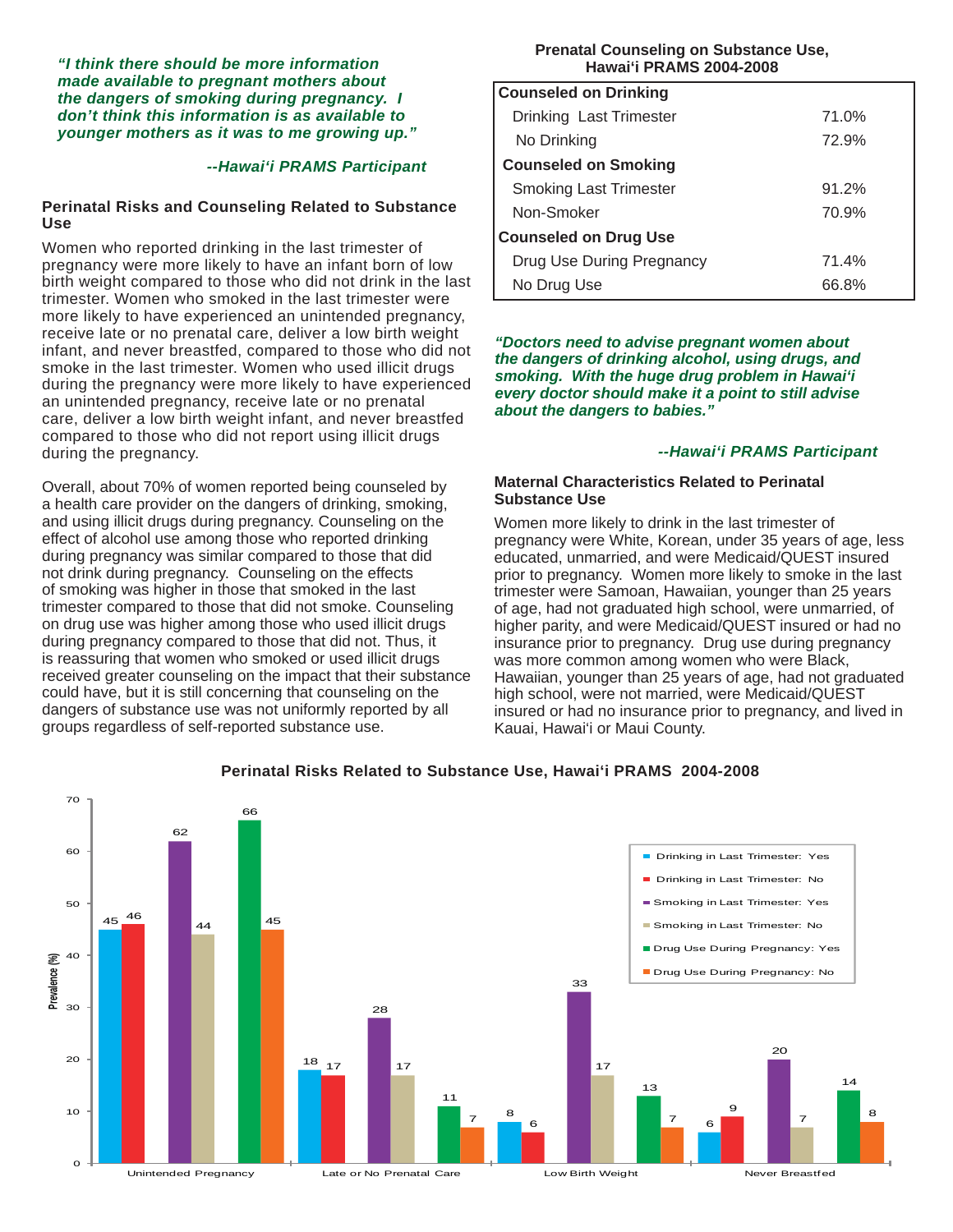## **Estimates of Perinatal Substance Use by Maternal Characteristics, Hawai'i PRAMS 2004-2008**

|                                            | Drinking in the<br><b>Last Trimester</b><br>% (95% CI)* | <b>Smoking in the</b><br><b>Last Trimester</b><br>% (95% CI) | <b>Drug Use During</b><br>Pregnancy<br>% (95% CI) |
|--------------------------------------------|---------------------------------------------------------|--------------------------------------------------------------|---------------------------------------------------|
| <b>Race/Ethnicity</b>                      |                                                         |                                                              |                                                   |
| White                                      | $10.9(9.5-12.3)$                                        | $7.4(6.3-8.7)$                                               | $2.7(2.0-3.5)$                                    |
| <b>Black</b>                               | $3.1(1.3-7.0)$                                          | $5.4(2.9-10.0)$                                              | $6.8(3.9-11.6)$                                   |
| Hispanic                                   | $5.3(2.6-10.4)$                                         | $5.7(2.9-10.7)$                                              | $0.7(0.1-4.5)$                                    |
| Hawaiian                                   | $5.0(4.1-6.0)$                                          | 13.9 (12.4-15.5)                                             | $3.9(3.1-4.9)$                                    |
| Samoan                                     | $3.8(2.0-7.3)$                                          | 16.1 (11.8-21.5)                                             | $1.5(0.5-4.3)$                                    |
| <b>Other Pacific Islander</b>              | $4.0(2.4-6.4)$                                          | $3.5(2.0-5.9)$                                               | $1.7(0.8-3.6)$                                    |
| Filipino                                   | $3.6(2.8-4.5)$                                          | $4.8(3.9-5.9)$                                               | $1.3(0.9-2.0)$                                    |
| Japanese                                   | $5.2(4.1-6.7)$                                          | $7.0(5.5-8.8)$                                               | $2.1(1.3-3.2)$                                    |
| Chinese                                    | $4.3(3.3-5.6)$                                          | $1.8(1.2-2.8)$                                               | $1.1(0.7-1.9)$                                    |
| Korean                                     | $8.7(6.6-11.4)$                                         | $7.4(5.5-10.0)$                                              | $2.3(1.3-4.1)$                                    |
| <b>Other Asian</b>                         | $2.9(1.1-7.4)$                                          | $4.4(2.0-9.2)$                                               | $2.5(1.0-6.1)$                                    |
| <b>Maternal Age</b>                        |                                                         |                                                              |                                                   |
| Under 20 years                             | $2.6(1.6-4.2)$                                          | 10.9 (8.6-13.6)                                              | $5.2(3.7 - 7.2)$                                  |
| 20-24 years                                | $4.5(3.7-5.5)$                                          | $11.0(9.7-12.5)$                                             | $3.4(2.6-4.3)$                                    |
| 25-34 years                                | $6.0(5.3-6.7)$                                          | $7.9(7.1-8.8)$                                               | $2.3(1.9-2.8)$                                    |
| 35 or more years                           | $8.8(7.5-10.2)$                                         | $5.8(4.8-7.1)$                                               | $1.6(1.1-2.4)$                                    |
| <b>Maternal Education</b>                  |                                                         |                                                              |                                                   |
| < High School                              | $4.4(3.2-6.2)$                                          | 17.9 (15.3-20.8)                                             | $5.1(3.7 - 7.0)$                                  |
| <b>High School</b>                         | $4.6(3.9-5.4)$                                          | 11.7 (10.6-12.9)                                             | $3.3(2.7-3.9)$                                    |
| Some College                               | $6.1 (5.2 - 7.1)$                                       | $7.0(6.0-8.1)$                                               | $2.3(1.8-3.1)$                                    |
| <b>College Graduate</b>                    | $8.1(7.1-9.3)$                                          | $1.5(1.1-2.1)$                                               | $1.1(0.8-1.6)$                                    |
| <b>Marital Status</b>                      |                                                         |                                                              |                                                   |
| Married                                    | $6.2(5.6-6.8)$                                          | $5.2(4.6-5.8)$                                               | $1.2(0.9-1.5)$                                    |
| Unmarried                                  | $5.2(4.4-6.1)$                                          | 14.6 (13.3-16.0)                                             | $5.3(4.5-6.2)$                                    |
| <b>Parity</b>                              |                                                         |                                                              |                                                   |
| <b>First Birth</b>                         | $5.7(5.0-6.5)$                                          | $6.2(5.4-7.1)$                                               | $3.3(2.7-3.9)$                                    |
| Second or Third                            | $6.2(5.5-7.0)$                                          | $8.8(8.0-9.8)$                                               | $2.0(1.6-2.5)$                                    |
| Fourth or More                             | $4.9(3.7-6.5)$                                          | 16.0 (13.8-18.6)                                             | $3.5(2.4-4.9)$                                    |
| <b>Health Insurance Prior to Pregnancy</b> |                                                         |                                                              |                                                   |
| Private Insurance                          | $6.5(5.9-7.1)$                                          | $5.2(4.7-5.9)$                                               | $1.6(1.3-2.0)$                                    |
| Medicaid/QUEST                             | $4.1(3.2-5.2)$                                          | 18.0 (16.1-20.1)                                             | $4.8(3.8-6.1)$                                    |
| None                                       | $5.3(4.1-6.8)$                                          | 11.7 (9.9-13.8)                                              | $4.7(3.6-6.2)$                                    |
| <b>County of Residence</b>                 |                                                         |                                                              |                                                   |
| Hawai'i                                    | $5.7(4.4-7.2)$                                          | 11.9 (10.0-14.1)                                             | $4.0(3.0-5.4)$                                    |
| Honolulu                                   | $5.5(5.0-6.1)$                                          | $8.0(7.4-8.8)$                                               | $2.0(1.7-2.4)$                                    |
| Maui                                       | $7.6(6.1-9.5)$                                          | $8.1(6.5-10.2)$                                              | $3.9(2.8-5.4)$                                    |
| Kauai                                      | $7.1(5-10.1)$                                           | $7.9(5.6-11.2)$                                              | $5.9(3.9-8.8)$                                    |
| <b>Overall</b>                             | $5.9(5.4-6.4)$                                          | $8.6(8.0-9.2)$                                               | $2.7(2.3-3.1)$                                    |

\*note 95% CI refers ti the 95% confidence interval around estimate.

### **About the Data**

The Hawai'i Pregnancy Risk Assessment Monitoring System (PRAMS) is a self-reported survey of recent mothers conducted by mail with telephone follow-up. It is designed to monitor the health and experiences of women before, during, and just after pregnancy. Every year, about 2,000 women who deliver a live infant are randomly selected to participate. In this analysis, measures of alcohol intake, smoking, and illicit drug use (marijuana, amphetamines, cocaine, tranquilizers, hallucinogens, or sniffing products) were all self-reported. Analysis focused on drinking and smoking in the last trimester, and on drug use during pregnancy.